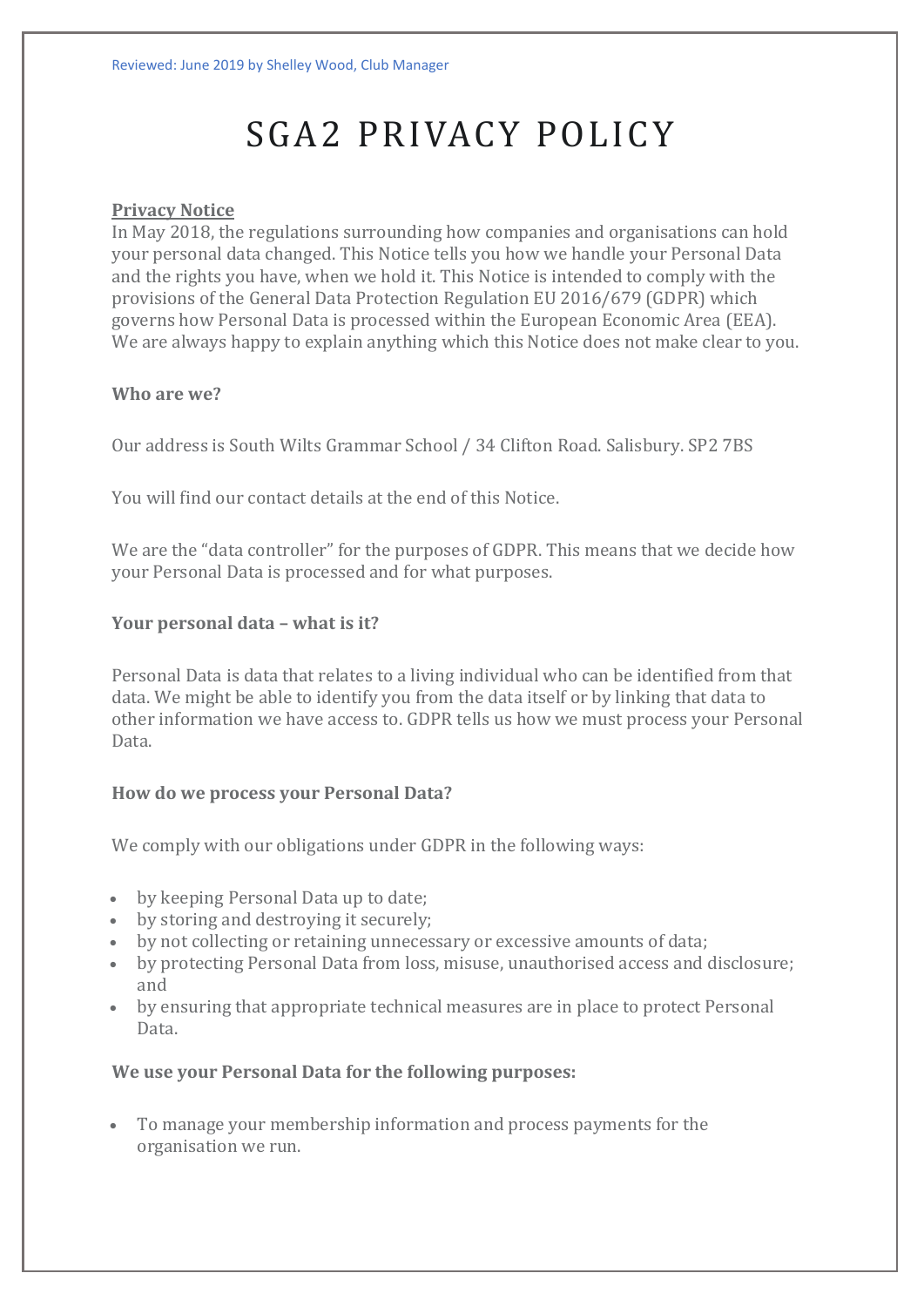- To inform you of news, events, activities or services which we think you might like to hear about.
- To share your contact details with officials and other authorised people and companies for the purpose of delivering the service we provide.

### **What is the legal basis for processing your personal data?**

- You have given us consent to use your Personal Data for the purposes given in the consent statement you agreed to. You can see that statement through your club manager account or through the website [www.sga2.co.uk](http://www.sga2.co.uk/)
- Where you have given us sensitive information (such as medical data), we will have asked for and you will have given us explicit consent to store and use that information. You always have the right to refuse to give us any information, particularly sensitive information.

## **Sharing your personal data**

Your Personal Data will be treated as strictly confidential and will be shared only with organisations whose services are required in order to provide the services we offer. We use other companies to help us process your Personal Data so that we can offer you the best possible service.

We will only share your Personal Data with other third parties with your consent. These third parties, in turn, may rely on data processors to provide services that help them help us.

Some third parties we use may operate outside the EEA. In these cases, we will make sure that we have robust contracts in place with those third parties and that adequate safeguards exist to protect and secure your Personal Data.

When you give your consent to our holding of your Personal data you agree to us sharing your Personal Data (including special categories of Personal Data – where we have your explicit consent) with third party processors and sub-processors located both inside and outside the EEA.

## **How long do we keep your Personal Data?**

We keep your Personal Data for as long as you are a member of our organisation. After you leave, we will keep your information for no longer than we reasonably need. Our Club Manager, usually, this will be for a period of 12 months in case of any legal/insurance claims or complaints or to help with booking onto any of our one off events for example day courses or freestyle classes. For any other data request forms such as photography permission forms/tumbling tigers sign in sheets etc we will state clearly what the data will be used for and how long it will be kept for.

## **Your rights and your Personal Data.**